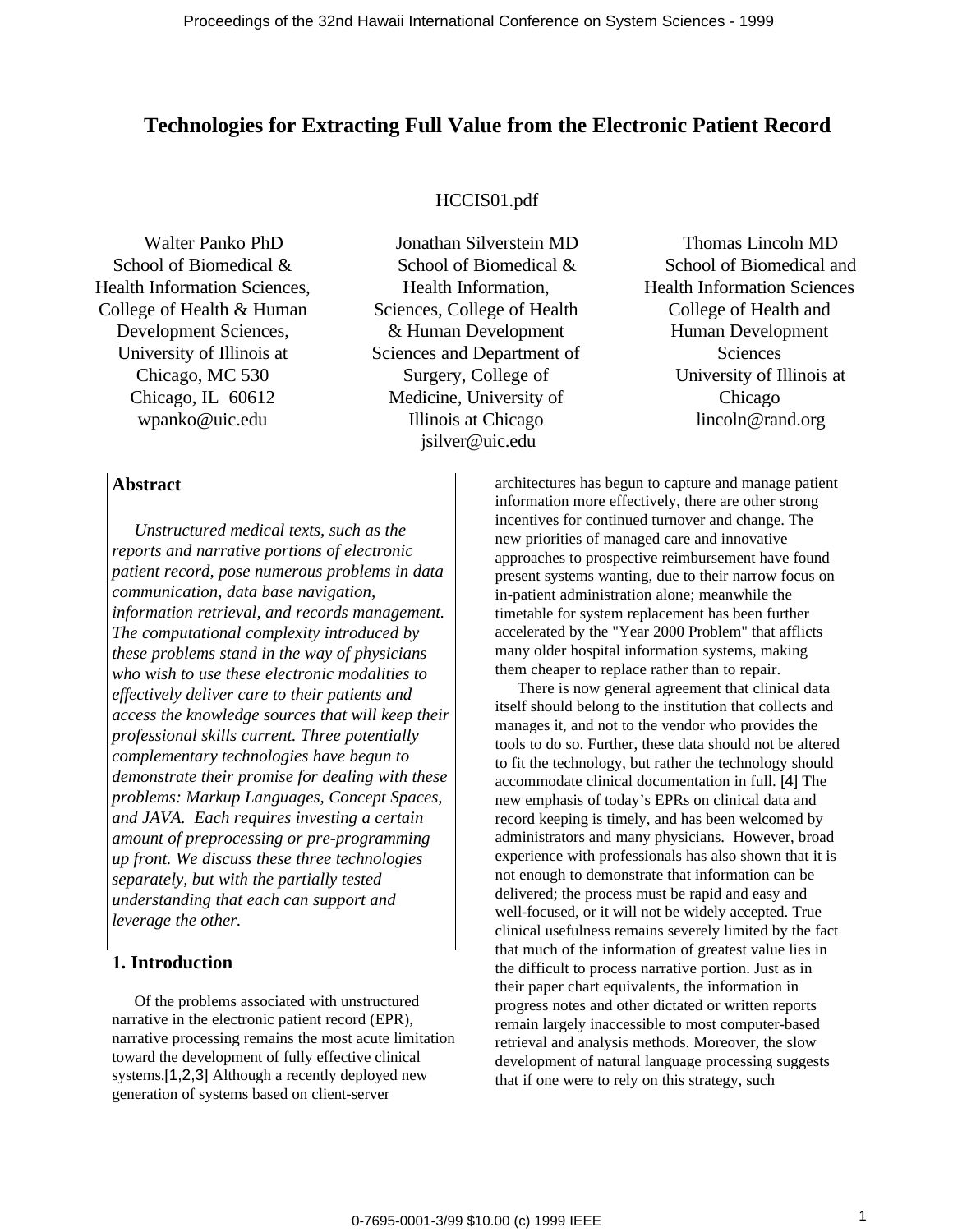inaccessibility would continue for some time to come. The reasons are several: (1) text material in its native form is too amorphous and ambiguous to be put into subsets and rearranged effectively; (2) once components are identified, grouping and indexing them for retrieval so that the results both encompass the query domain effectively and prioritize with specificity has proved to be an even deeper problem; and (3) in a distributed world, where computing is done on a wide variety of equipment using many different data system conventions, complete sharing cannot be done without processing approaches that are independent of these constraints. Here we provide an overview of three emerging information technologies: *Markup Languages, Concept Spaces, and JAVA*. Each one has the potential to mitigate some of these problems.

The technology closest to the direct management of text is the extension of Markup Languages to new uses. These are best known through the emergent Website use of HTML (Hyper-Text Markup Language), which, in addition to its convenient display properties, has demonstrated a powerful navigation capability for exploring links among heterogeneous data bases to make the Internet and the World Wide Web a truly revolutionary phenomenon.[5] Much more disciplined and powerful is SGML (Standard Generalized Markup Language) and its new and vigorous subset XML (Extended Markup Language). Due to XML's recent widespread acceptance as a data description language in many venues of the computer community, it is now uniquely positioned to become a basis for clinical use, eg, XML is capable of describing the contents of the semistructured text found in most clinical reports, which must also preserve their unity and integrity as signed documents.[6,7] A second, less well-known emerging technology that addresses the navigation and management of large bodies of texts is *Concept Mapping*. Based on statistical methods developed at the University of Illinois at Urbana-Champaign, a powerful type of meta-data is derived by preprocessing texts to extract their concept related semantics.[8] In our domain, this approach promises to automate a logical cross-indexing of diverse clinical narratives using clustered relationships as well as to automate the associated literature in our enlarging libraries. The third technology is the architectureindependent *JAVA* programming language that, by virtue of its independence, can interactively bring the other two technologies to any computer and to any user interface. *Markup Languages* and *JAVA* are

already intimately intertwined to carry out numerous generic tasks on the Web.[9] By extending meta-data beyond coded and key word indexing, and beyond inverted files based on free text search, eg, the search engines on the Internet, *Concept Mapping* addresses a missing piece. Together, *Markup Languages*, *Concept Mapping*, and *JAVA* can be expected to facilitate inter-operability among diverse clinical information sources.

### **2. Concept Spaces**

A major barrier to searching literature or other documents lies in the diversity of the language used in different subspecialties and by different authors. This is true of all disciplines. In medicine, as in other fields, mounting frustrations have driven attempts to standardize key words and coding schemes, and to build associative vocabulary networks. [10] Each attempt has been a partial success, but each has also tested the hypothesis that scientists and professionals in any discipline speak (or should speak) a single, universal language. Peter Galison, in a careful study of the language of physicists, has demonstrated quite well how and why this hypothesis fails.[11] He describes how different subcultures within physics swap information with each other at the border of their subspecialties by developing " pidgeons" and "Creoles" that form forgiving "trading logics."

In many respects, the differences between communication styles are deeper than dialects. Indeed, this struggle with the many facets of person to person communication is by no means new. Among the best of the early formulations is that of Philip Wegener who, in 1885, observed that, "All discourse involves two elements, . . . the context (verbal or practical) and the novelty. The novelty is what the speaker is trying to point out or to express. For this purpose he will use any word that serves him. The word may be apt, or it may be ambiguous, or even new; the context, seen or stated, modifies it and determines just what is meant." [12] This linguistic complexity is both a strength and weakness: It allows language to act as a bridge as well as a specifier so that it may move almost effortlessly with the times, contrasting sharply with fixed vocabularies and indices.

Working from such considerations, and with funding from the Digital Library Initiative of the National Science Foundation, Bruce R. Schatz (Director of the Digital Library Research Program at the University of Illinois at Urbana-Champaign in Illinois) and Hsinchun Chen (Associate Professor in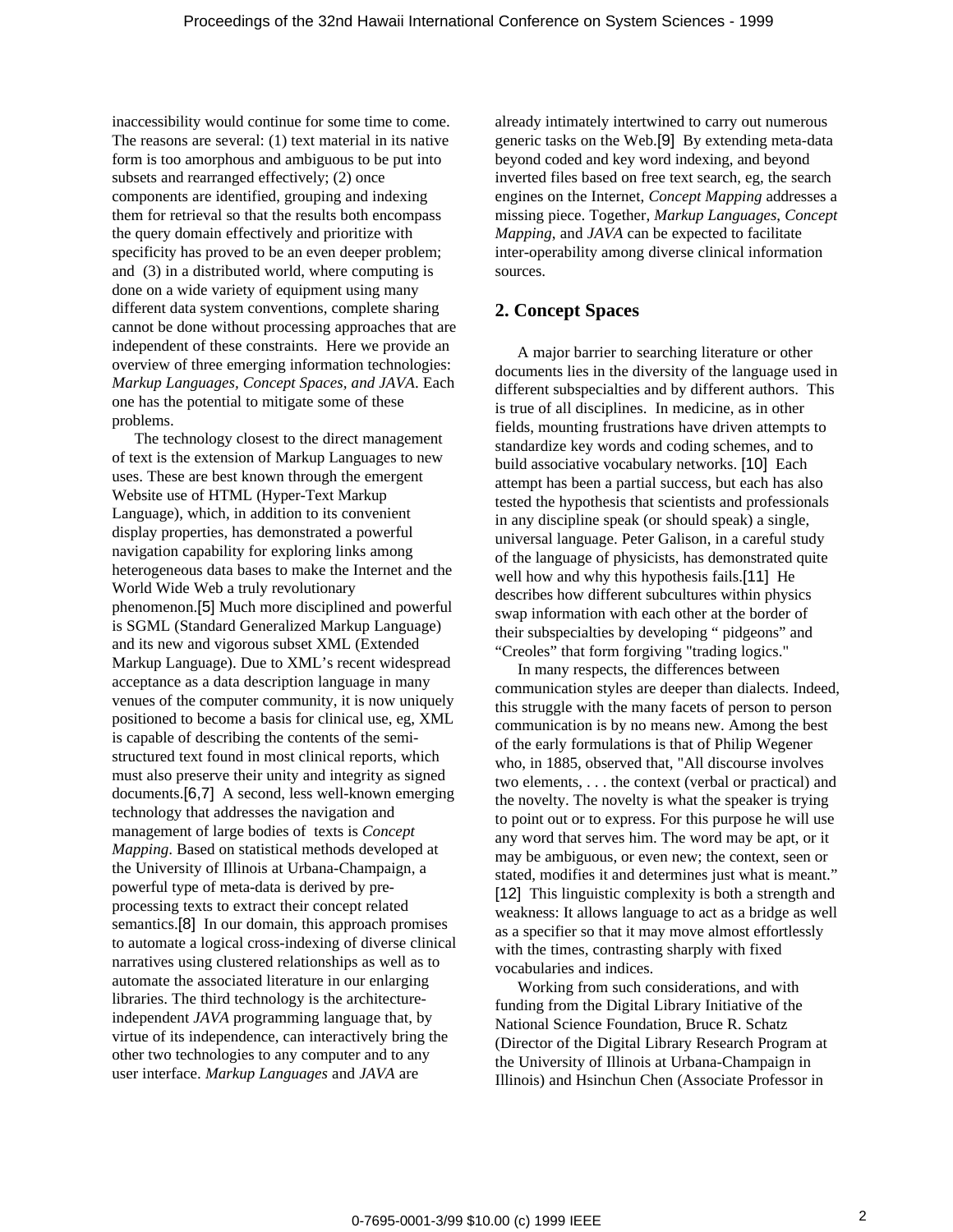the Department of Management Information Systems at the University of Arizona) have been performing analyses of the frequency of words in documents and the local co-occurrences of words in "text neighborhoods."[13] Using classical methods for inferring meaning from a statistical analysis of word frequency rather than sentence structure (as in natural language processing), they hypothesize that such local co-occurrences (expressed in matrices) indicate a probable link to the same underlying concepts. When implemented on a large scale, the method results in the generation of a large number of "concept spaces" with numerous associative links resulting in both high fidelity and broad coverage. This method was first developed to link vocabulary terms between different, but related intellectual domains. For example, engineers who design suspension bridges and those who design offshore oil platforms encounter many of the same problems in fluid dynamics but use vastly different words and phrases to describe the same underlying physical constructs. The automated translation of terminology by linked association to concept spaces makes it possible for engineers from different domains to examine each other's literature. This is a particularly sophisticated example of the addition of *meta-data* to a database to facilitate navigation and data extraction. The value and validity of this particular approach has been demonstrated using 5,000,000 abstracts from an engineering bibliographic database (INSPEC). Here the investment in *meta-data* was a major computational task of concept extraction and linking, which required the exclusive use of a Convex Exemplar supercomputer for 10 days. Extensive processing was invested in populating an overall information structure, making any subsequent specific search rapid, convenient, and close to the mark. This method and its results intrigued our group at the University of Illinois at Chicago because quite similar issues occur frequently in health care information. Preliminary work with MEDLINE abstracts has demonstrated that the technique may be useful for linking the varied terms used by different health care specialists and workers to describe the same medical concepts; and specifically for extracting sets of similar concepts from the unstructured narrative of the EPR. Following results in other fields, we believe this should facilitate the discovery and association of similar clinical cases; a task well beyond the capability of highly structured (and often artificial) administrative databases.

Additionally intriguing was the potential ability to link the concepts in the published medical literature to

those in a patient's record. Making this link can facilitate a relatively new approach to medical teaching and practice termed *evidence-based care*. Here, using a combination of navigation tools, the data in original articles and clinical information can be brought to bear on the solution of particular clinical problems by taking advantage of comparable metadata from both sources. Using such literature data rather than summary reviews was considered by Rennels in 1988, but the lack of technological solutions--such as those described in this report- severely limited his efforts to very tightly focused clinical problems and the assignment of articles to well-defined relational data models.[14] On the other hand, it is the outliers that cause clinicians the most trouble. It seems that most patients, perhaps 85% or better, cluster about the mean for a given condition, allowing the use of guidelines and standard procedures. However, the more difficult clinical problems generally have multiple facets due to the number of systems involved. In these circumstances, it becomes almost immediately apparent that the unique reliance on a expected physiological (or pathophysiological) mean, or specific anatomy (or histology), is inadequate for quality care. Individual variation is simply too great, and in many instances, critically important. The anticipation of exceptions- and the skill in managing them when they appear not only identifies a first rate clinician but also a first rate computer-based processing environment for clinical material. When faced with an exceptional case, a clinician must avoid blindly (and expensively) testing for every possible contingency. An automated, concept-based digital library service could augment a clinician's abilities to rationally relate the findings in the literature to the specifics of an individual patient with attention to the novelty and the surrounding context. Application of these services would allow clinical records to resemble well-crafted case reports and case series that give full attention to individual detail, where required, rather than the spectrum of offhand notes to strict scientific notebooks that they resemble today. Bringing such tools to the bedside could rapidly erode the distinction between the clinical literature (including practice guidelines and published case series) and the well-documented clinical record.

The medico-legal and political fallout from visible dissatisfactions with managed care introduces further incentives to bring charts and the literature closer together. Pushed by an alert media, there is growing pressure both in the federal government and in the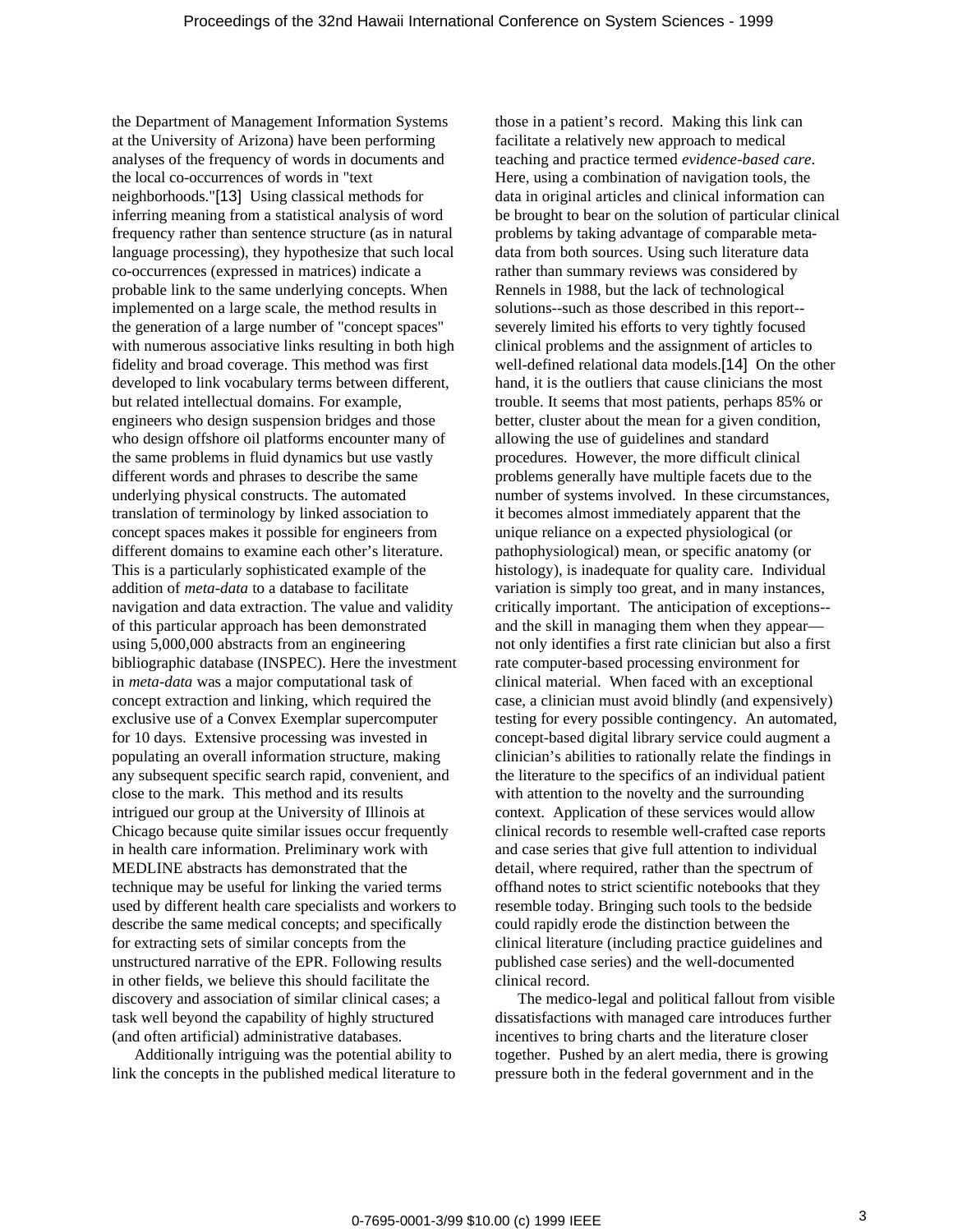state courts toward using malpractice laws to hold managed care firms responsible for patient outcomes. Any dispassionate examination of modern medical misadventures will not only note the unavoidable vagaries of practice, but also the temptations for profit by restricting care and the deficiencies caused by a lack of available knowledge. In risk management, accurate documentation offers concrete advantages for a proper defense (in the course of a tort challenge) and also provides the necessary data to avoid a repetition of an error (where an error has been made). Such new pressures may well make documenting the use of specific knowledge resources in clinical decisions more than an abstract academic notion. For example, anesthesiology, which is a particularly transactional domain with a high level of operative risk, has benefited from accurate documentation, which is reflected in their malpractice insurance. One way that other clinicians can show that a medical decision was made on a sound clinical basis rather than for economic reasons is to document, within the EPR, the knowledge resources consulted before that decision was made. Moreover, being able to point to the clinical literature most relevant to a particular patient makes both documentation and justification easier. Modern clinical information systems (utilizing the suggested technologies) can easily accommodate this task.

### **3. Markup Languages**

A rule-based approach toward dealing with the narrative within an EPR is to add structure to the text by means of content-related tagging. This can be done in a systematic manner that does not force static categories on the information at-hand (as a specific data model would). SGML and XML both provide just such a flexible meta-structure for the description of content. With origins in word processing and publishing, the markup language of record, SGML, has had an eleven year history as an International Standards Organization standard.[15,16,17] With the purpose of formatting a text for printing, e.g., a book, manual, or document, digitized text streams are marked up using commands in brackets, which is similar to troff, LaTex, and the Rich Text Format (RTF). (RTF allows the translation between Word and WordPerfect in their various versions and will shortly be replaced by XML.) [18,19] Such an approach facilitates in-line text changes and simplifies both the editing process and the creation of multiple versions for different audiences. It is now in widespread use.

For example, the *New England Journal of Medicine* [20] is set up for publishing in SGML (as are all Elsevier publications), the *Journal of the American Medical Association* is creating electronic versions of its journals according to this convention, and the *National Library of Medicine* is positioning itself for broad on-line retrieval using SGML.[21] However, the greatest initial impetus was provided by the Department of Defense (DOD),which evaluated SGML for the management of its extensive and complex contract documents. Based on that evaluation, DOD required that all contracts be written using SGML. Being quite generalizable, the process was applied to other kinds of documentation, such as the management of the engineering documents at Boeing, and the computer documentation at SUN Microsystems and IBM. In response to such demands, there arose an industry to design tools and applications for document processing that are *SGML aware*. The strength of this approach lies in the ability to introduce an outline into a document of any size, and to refine the outline to any needed depth, using tags and a directed graph of the tag relationships. In a very real sense, the usefulness of the hierarchical data structure that characterized classical data bases has been indirectly reintroduced as a guiding principle for documents stored as flat files of text, but without the constraints of a data base architecture. The directed graph, termed a Document Type Definition (or DTD) facilitates the automated navigation of the text by following the tag descriptors, which are used almost as street signs. In this way, an application can find, extract, manipulate, and perhaps alter a component of particular interest. This straightforward structure can enrich the introduction of other tagged entities that can define category-dependent attributes and pointers to various distant reference points. However, in a manner characteristic of the DOD, by requiring SGML to meet all contingencies as a (nearly static) International Standards Organization standard, SGML was forced into a bloated state that proved awkward to understand in its entirety and expensive to implement. Nevertheless, from a management perspective, it allowed a systematic integration of otherwise heterogeneous material within a single explicit schema. A DTD could describe relationships among the tags that would permit the design of flexible, self-documenting text packages.

This flexibility exceeded expectations. It turned out that applications aware of the SGML conventions could parse and integrate data from diverse systems without a prior common design, and prepare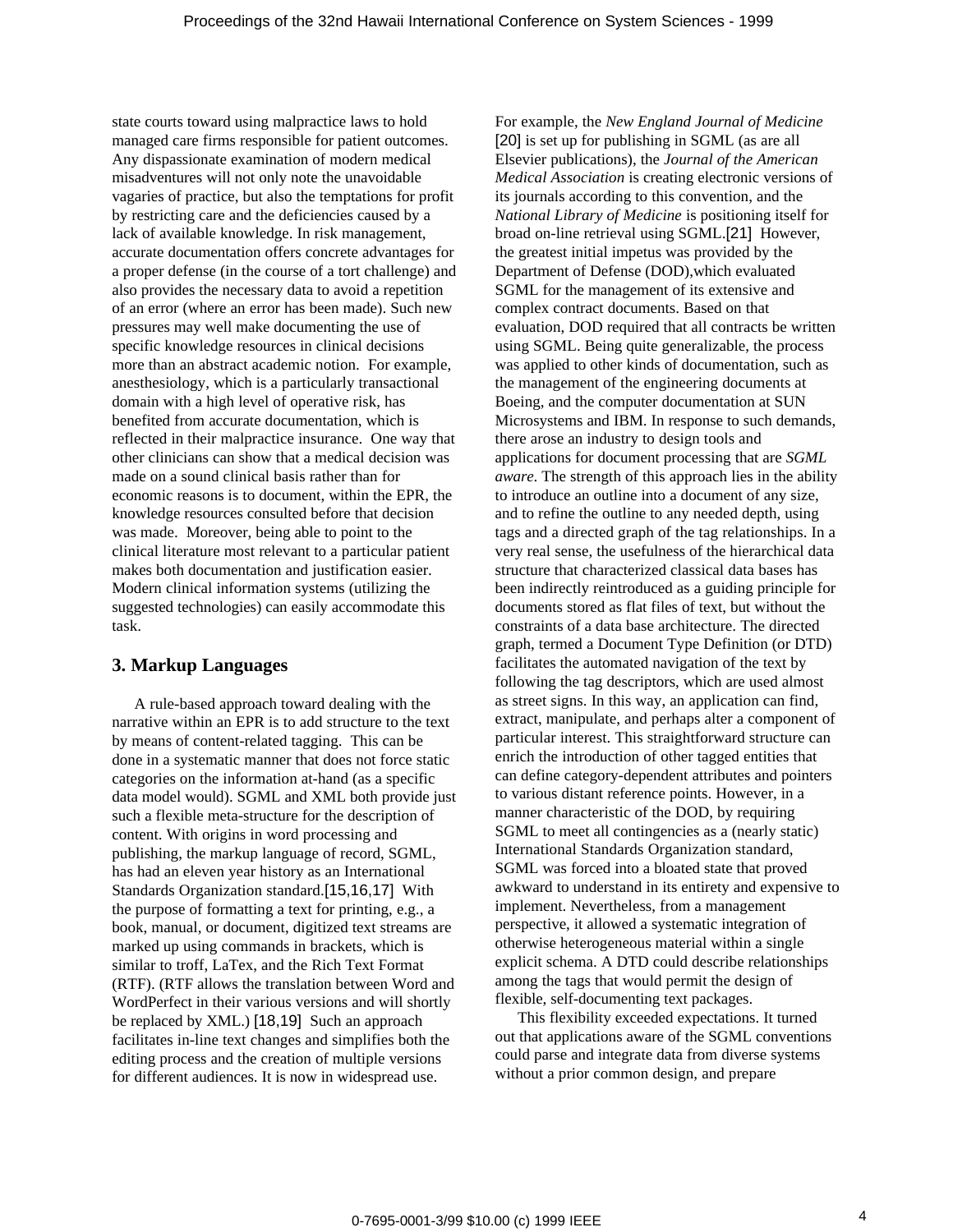document subsets from the data for multiple, even unanticipated purposes. It remained for HTML, a simplified *ad hoc* markup designed to support a graphic presentation interface, and for the World Wide Web to demonstrate the full generic capacity of this approach: displaying Web pages and using hypertext to branch among them. Since 1993, the explosive growth of browser technologies and Websites is the best possible testimony for the broad practicality of markup technologies. This development has been particularly spectacular because in a clientserver configuration a browser following one set of formatting conventions can be made to fit nearly all presentation contingencies. The additional leverage provided by the *JAVA* processing language has animated the interaction (which is addressed later in the this text).

The use of a disciplined markup language differs from HTML in four important ways.

- 1. SGML and XML tags introduce no specific actions (like <blink>) or format descriptions (like <B> for bold);
- 2. the entire focus is on content description, avoiding format description;
- 3. the tag names (<example>) and how they are used are locally defined by a DTD and are variable, not fixed, eg, it is possible to introduce a domain specific descriptive tag such as "diagnosis"; and
- 4. importantly, the DTD and element definitions associated with a document or document class can be tested for logical consistency using a compiler so that data misinterpretations or ambiguities are avoided.

Adoption of a disciplined subset of SGML retaining the characteristics that differ from promotes an open standard and protects specific implementations and associated applications from the kinds of competitive volatility presently typical of HTML "browser wars." XML is such a fully disciplined subset of SGML, specifically designed for the Web. It has the power and modular form of SGML with the outward simplicity of HTML. In less than one year from its initial announcement, this carefully simplified set of conventions has received the enthusiastic approval of all major hardware and software vendors and Internet integrators. As a consequence, XML is moving rapidly out of its infancy to become a major player in communication, transaction processing, and data archiving. For example, Microsoft, in their forthcoming generation of office application products, has made XML the hidden data description language, retaining HTML for the display. In this new manner, their applications will become entirely Webcompliant.

What can a markup language do within an EPR? On paper, the natural unit of a clinical chart is a document, generated by someone directly involved in the clinical activities thus recorded who must attest to the document's accuracy by signing it. Such documents take on many forms and cover many different issues. A major problem associated with an EPR based on data elements rather than documents is the loss of both context and integrity when such elements are extracted and isolated from the original report. The "processable" extracted material, best expressed in phrases, is force fit into more limited fields. If large chunks are left as free text instead, they remain difficult to navigate and parse. Moreover, a hard copy must be retained as the legal record; otherwise the signature over the entire content is lost. Tagging can overcome this by offering a set of conventions that can break up the specifics according to a common outline, while retaining the whole. Indeed, in health care reports, it is the outlines that offer the greatest stability, with sub-outlines nested inside the general outline to handle increased specialization; for example, the history and physical will have different content in the hands of a generalist and a specialist. Indeed, the more specialized the practice, the greater the depth and diversity can be found in the context and caveats these professionals consider important, and thus in the tagging required for their characterization. This hierarchy of content is an appropriate markup structure from which object oriented encapsulations of greater focus on particular forms of processing can be extracted.

In July 1997, a working group consisting of the HL-7 Special Interest Group (a special interest group attached to the HL-7 standards committee), individuals from the SGML community, and members of the document processing industry met at the Kona Hotel, in New Hampshire, Rhode Island. The group created an initial framework as a proof of concept for content markup in health care, which became the *Kona Proposal*.[7] The group's intent was to ascertain if *sample* health care documents *heavily marked up* could be *usefully* parsed by the numerous SGML application packages available on the market. This *Kona Proposal* is, in fact, a proposal only, and continues to evolve. It applies a structure that lays out the content of health care reports following the familiar pattern of increasingly explicit detail. The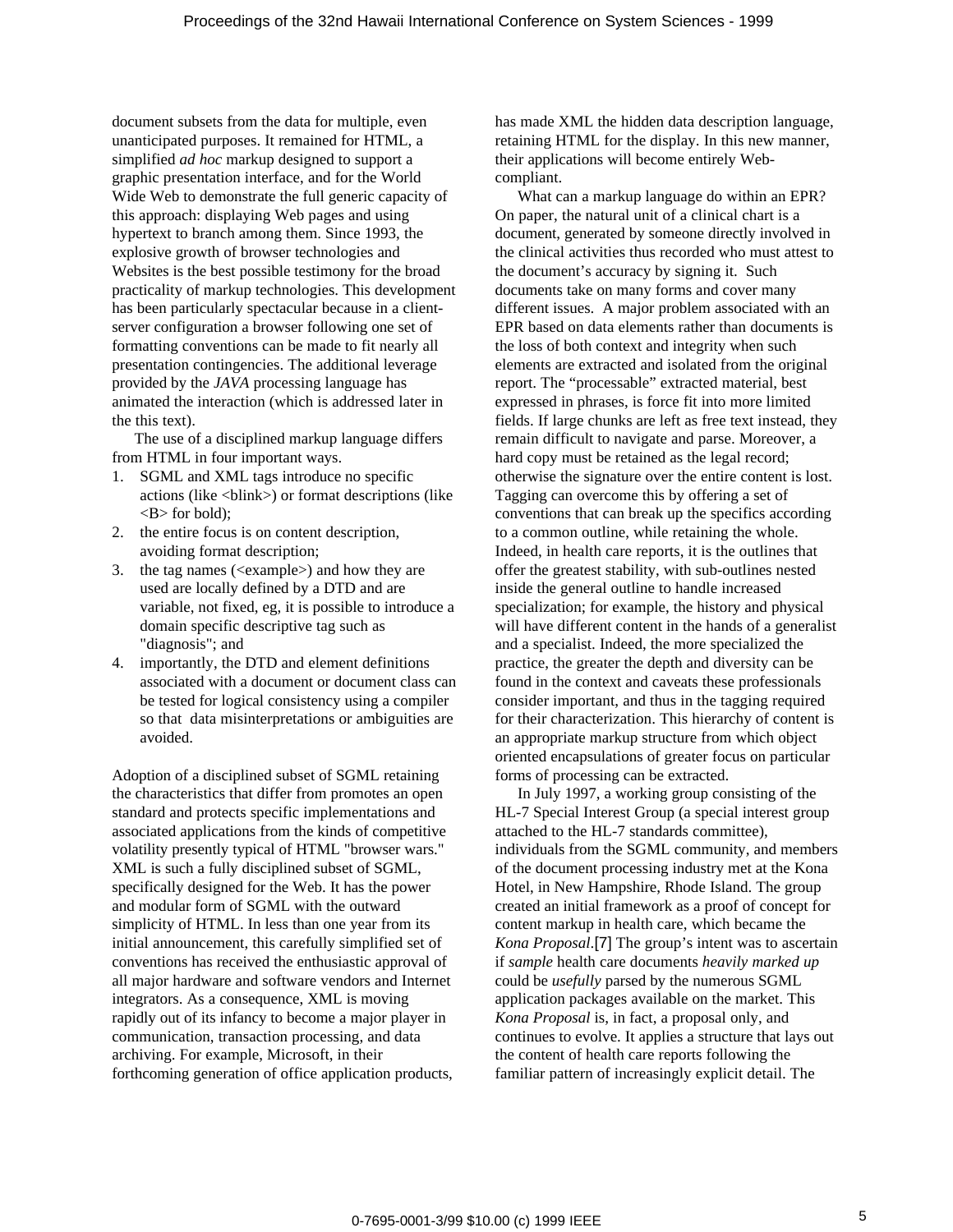most general (and forgiving) level merely labels the document as a whole with an identifying header (the *Kona Header*) according to type, eg, admission note, history and physical; progress note, OP-note, discharge note, etc. The second level (provisionally termed the SOAP level) uses a general formal outline beginning with subjective input, objective results, assessment of the data overall, and a plan with particular steps. This follows a convention widely applied in medicine, often in abbreviated form. It can also be used to describe the contents of reports of any type of consultation. (Drawn up by nonsurgical medical specialists, the description of surgical actions was not covered in this initial draft. The surgeon's plan is to act, which requires its own description.) A third level is designed include both the designated specialized novelty together with certain additional modifying contexts. A fourth level was initially proposed to accommodate local concerns such as an audit, fine-structure that identifies times, individuals, hand-off, etc., associated with particular actions (usually only of internal importance in a particular site, but capable of documenting chain of custody, and the like).

When documents were drawn up for test purposes according to the first two levels of this formulation, it was found that these could be almost effortlessly manipulated by the products and applications of more than 20 vendors at a conference titled "the XML Mixer" held in La Jolla, California, later in July 1997. For data manipulation and display, only the most minor adjustments were necessary in tagging the commonest everyday reports, thus presenting not only a proof of concept, but also a strong demonstration of potential practical usefulness.

In establishing an overall structure, one does not escape the need for a meta-description of each general document type. However, the potential for absorbing the inevitable variations of individual documents under a common architecture is very simplifying. Furthermore, new words to label content are not sought for each kind of document. Instead, available vocabularies and categories from the various coding methodologies and other meta-document descriptors are expected to populate the tagging schemas as content descriptor tags, or as modifying attributes and indices. Moreover, in using this convention, different coding schemes do not compete with each other for a single code slot, but can be introduced simultaneously through separate tags in series, so long as room is made for them in the meta-schema: the DTD. This

permits interpretation by a wide range of vocabularies based on the retained, original text.

Following roughly on the *Kona Proposal* philosophy of nested detail, we have found that prolonged narratives like an operative report can be effectively marked up, beginning with a raw operative report. Prior work by Galen Cook in the late 1960s outlined how this might be done without the tools to do it. [22] The question still remains: How much detail should be identified for future use? Statistical studies to extract conceptual constructs based on concept mapping are also in order to investigate the descriptive requirements of a particular document.

Documents loosely (or semi-) structured by markup are clearly more flexible than records divided into fully specified fields.[23] In communication between various health care sites, data streams between databases presuppose certain conceptual models of clinical care. In the classical HL-7 exchange, a complete agreement with respect to the positioning of each field is required. These conventions have served well within a given organization; however, these data models become less useful as the scope of the exchange is enlarged. Different operational perspectives among services and institutions lead to conceptual models that become more pleomorphic and volatile as the scope enlarges. The same data elements could be extracted from both the present HL7 data stream and from templates, but these latter semi-structured units promise to be more useful with respect to post-processing.[24]

Health care data processing has always been conservative in adopting new directions. Is there any reason to believe that the use of markup languages will become either relevant or widespread in the near term? The best reason is the wide acceptance of the new XML standard by the networking and network server community at large. Following Willy Sutton's dictum, "go where the money is," their initial applications are directed toward business: electronic commerce and financial *push technologies* that can bring together requested data from different heterogeneous sources for decision making using the Web. This general computer leadership certainly accounts for the recent flurry of activity between the HL-7 standards and the SGML community with XML taking the lead as the most likely candidate to deal easily and adequately with the complexity and volatility of clinical information. Barriers remain, not the least of which is the momentum of prior design activities involving many players and vendors. It is hard to give up a long-held development direction.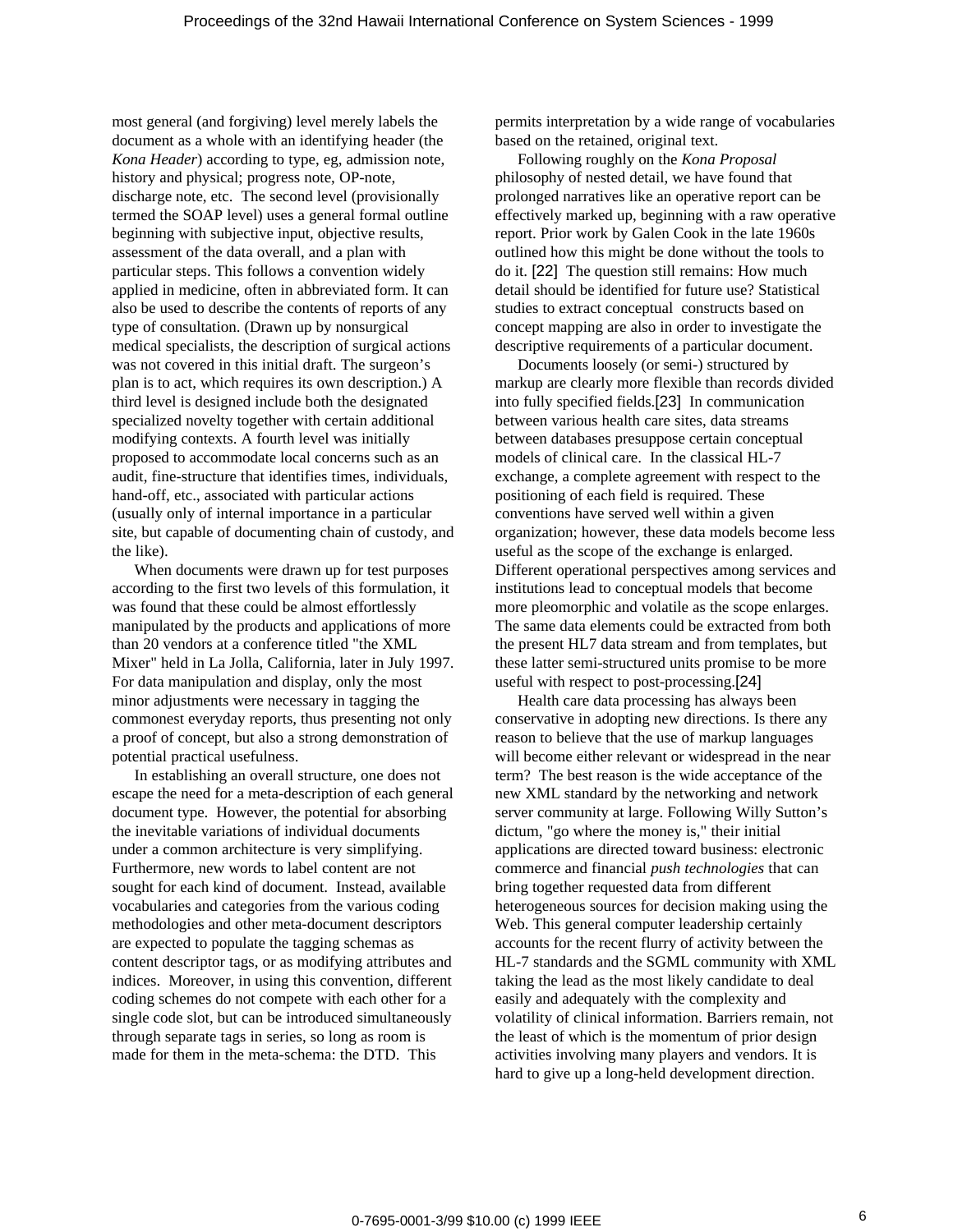However, Bill Gates was able to turn on a dime and embrace browsers and the Web once he saw the power of the technology. Health care, in one manner or another, will do the same. Indeed, members of the International health care community have already moved aggressively to introduce XML as pilot projects within ongoing production work in Sweden, Switzerland, Germany, and the United Kingdom, with additional studies in Japan, Italy, and France.[25]

# **4. JAVA**

*JAVA* is a portable object-oriented programming language that is executed in a virtual machine that can run on top of nearly any operating system or hardware. If conceptual maps and descriptive markup are passive, *JAVA* is active and is a processing language of choice for XML. Released by Sun Microsystems, Inc., in 1995, it arose from a project of James Gosling and associates. Shortly thereafter Netscape Corporation licensed *JAVA*. Its impact on the Internet and on computing vendors has been profound. Its promise of "write once, run anywhere" has been a holy grail for developers for some time. From the beginning, the *JAVA* team designed it so that applications written in *JAVA* will run on computers from mainframes to the computer chips embedded in appliances, such as a set-top box for cable service or a palmtop computer. While *JAVA* can be used to write applications that run on a computer, it is also adaptable to a form (called applets) and as *JAVA* Beans, which can be downloaded and executed by WWW browsers.

We bring *JAVA* into this discussion because such a language is key to the effective use of the technologies described in the previous two sections.[6] Applications must act on marked up data or conceptual maps in order to have any output of interest. *JAVA* applets permit the development of inexpensive *thin clients* that are suitable for ubiquitous use in health care. *Thin client* is the term given to computer platforms (hardware and software) that hold a minimal set of software and data locally, but also get their software and data from network servers as needed. (Once again the world is profoundly changed.) In addition to reducing the support costs for distributed computing by centralizing the availability of the latest software version, *thin clients* also allow one or more users to work with multiple devices at many locations with one set of data and applications. *Thin clients* may be network computers or even dedicated *JAVA* computers. The most common *thin client* architecture

today is one that uses simple and inexpensive distributed computers to support WWW browsers with *JAVA* applets. These same browsers are the programs that can use and interpret XML.

Why are *thin clients* and portable *JAVA* applets so important to managing information in EPRs? The answer is *scaling*. *Scaling* is a term used for computer-based systems that function on a scale different from the development or current environment. Until recently, and still predominantly today, *scaling* was a concept that took the number of users from a limited number to a very large number, ie, *scaling up*. However, in health care informatics today, there is a growing concern about *scaling down*, ie, moving EPR access and use from a resource-rich and sophisticated academic medical center onto systems that can be used and maintained in a one- or two-physician practice.

It is clear that today's emerging modern and sophisticated clinical information systems are not ideal for *scaling down*. Their use would impose unacceptably large support and financial burdens. In addition, the level of service and reliability would also likely suffer. *Thin clients*, implemented on simple and inexpensive computers, offer the potential for efficient and cost-effective access to EPRs. Through the use of WWW browsers, the *thin clients* can use XML and the results of the concept matching to bring effective EPR access to a small practice or a mobile health care professional. Thus, *JAVA*'s role in tapping the potential of *Concept Spaces* and *Markup Languages* is likely to be crucial. If it isn't *JAVA*, then it will be some other similar technology.

# **5. Discussion**

Our analysis reveals that many of the problems associated with unstructured text in the clinical narrative can be addressed with pre-processing, open architectures, flexible data exchange standards, multiple views, and data-models that retain context.

Just as in the preparation for concept searching, tagging requires an investment. This can now be minimized by using SGML- and XML-aware (Markup Languages) word processors that prompt data entry into a flexible outline. Alternately, interactive encounter forms, screens, or check-off lists that generate tags in the course of creating the documents (e.g., pen-activated check-off screens) can interactively suggest common phrases as actual content responses and--properly programmed--can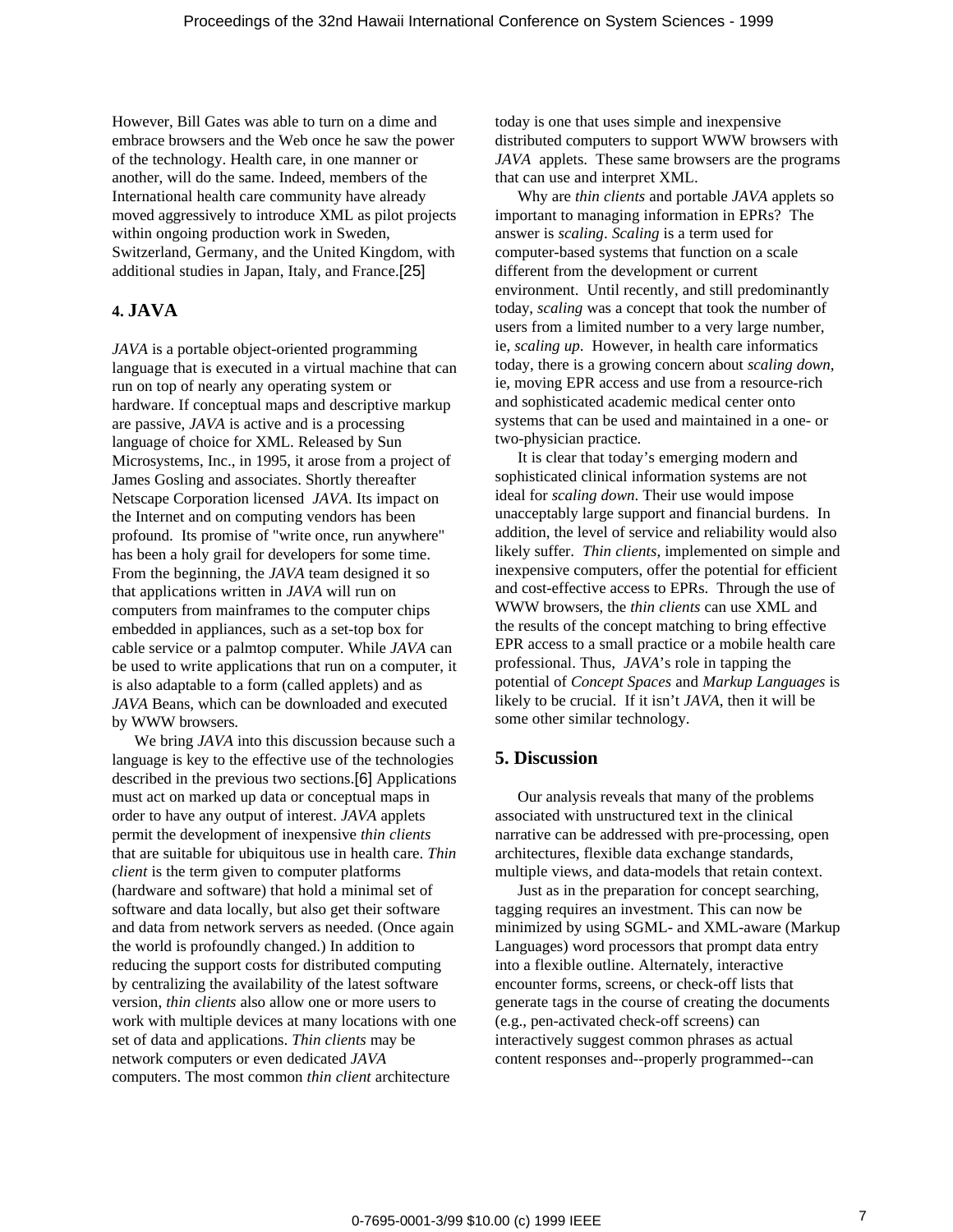minimize effort while leaving the user free to introduce their own text.

Current clinical information systems will not be of much help, even if they adopt the concept mapping and tagging technologies. The complexity and size of these systems makes their ubiquitous deployment prohibitively expensive. By enabling the use of simplified *thin clients*, most of the capabilities of clinical information systems can be *scaled down* to accommodate small, technology-sparse environments. The ubiquitous use of these technologies will certainly enhance quality of care as well as further justify the investment in the pre-processing.

Most importantly, *Markup Languages* and *Concept Spaces*--properly designed using open architectures and tagging schemes--are stakeholderneutral so that they may be used by different systems (eg, those that are physician, nursing, administratively oriented) in multiple and often unanticipated ways. Even where a need for context is minimal, such semistructured documents offer what may be the optimal way of passing information between heterogeneous information systems in a truly technology- and vendor-independent manner.

Used for communication, markup languages are demonstrably more flexible than the current data exchange standard and are explicitly designed through the introduction of an indirect "meta-description" to anticipate and deal with future changes in data structure and significance. Similarly, the generation of concept spaces (co-occurrence maps) of a set of documents uses only the documents themselves as input data. This automatically ensures that the concept spaces slowly shift with the times, thereby adjusting the data-model as understanding and significance shift.

Because markup-structured documents and *Concept Spaces* can incorporate multiple vocabularies simultaneously, these techniques can be used universally for all health care documents (including the literature) in an integration toward *evidence-based care* where the harvesting and cross correlation of data, adjusted for individual differences, is critical to the success. Additional vocabulary references are conceived as overlays, retaining the original version of the document in the data, while not interfering with any type of security or version identification required. One could describe these as a new form of "datamodel," which would exist to add context, not to structure the content *per se*.

In the matter of coded indexing, any number of separate codes can be introduced as attribute tags to a given textual component such as a problem, diagnosis, or procedure. Fixed vocabularies can be introduced as indices in the same manner, allowing both individual variation in description and disciplined wording for navigation. A chosen tag set is an example of one fixed vocabulary.

Ultimately, technologies which permit the processing of data context as well as the immediate content will permit the wide range of human expression to be viewed, when needed, and specific statistical data to be extracted appropriately. By further developing these technologies with platform independence, virtually unlimited possibilities emerge for communication within the EPR.

#### **6. Conclusions**

The true potential of the EPR will not be realized until the limitations of unstructured text in the clinical narrative are appreciated and overcome. We believe the three technologies discussed here: *Markup Languages*, *Concept Spaces*, and *Java* offer significant potential for progress in this area. The use of *Concept Spaces* could greatly facilitate the association of the highly specific notations in patients' records with other records and with the clinical literature. By interactively suggesting the most productive search terms, *Concept Spaces* can potentially reduce the overwhelming task of applying patient care databases and the medical literature to a particular problem. Similarly, *Markup Languages* coupled with architecture-independent programming languages can generate multiple-use documents and data models out of a single source. There is a strong potential for synergy between these three methods. Our group will continue to work with all of them to learn more about the nature of, and solutions to, the unstructured text problem. Since the Internet and intranets are rapidly becoming the basic framework of clinical computing, these three Web-based technologies can be expected to have an important impact beyond the boundaries of any single institution, reaching into the domains of integrated health care delivery networks and community health information networks.

#### **References**

1. Lincoln TL, Essin DJ, Ware WH. The electronic medical record: A challenge for computer science to develop clinically and socially relevant computer systems to